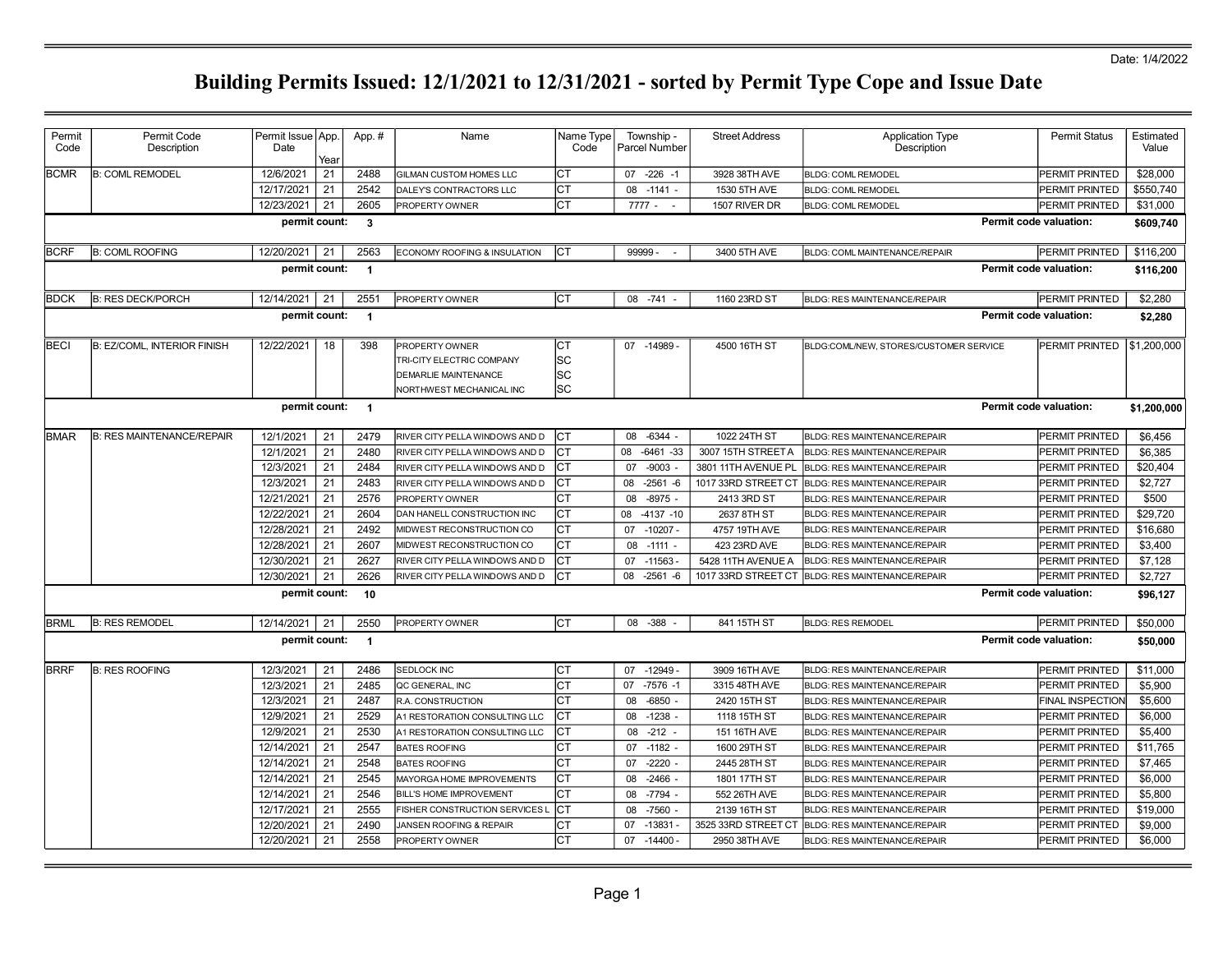| Permit           | Permit Code                        | Permit Issue   App.      |            | App.#          | Name                                          | Name Type  | Township -                        | <b>Street Address</b>                  | <b>Application Type</b>               | <b>Permit Status</b>    | Estimated  |
|------------------|------------------------------------|--------------------------|------------|----------------|-----------------------------------------------|------------|-----------------------------------|----------------------------------------|---------------------------------------|-------------------------|------------|
| Code             | Description                        | Date                     |            |                |                                               | Code       | Parcel Number                     |                                        | Description                           |                         | Value      |
| BRRF             | <b>B: RES ROOFING</b>              | 12/20/2021               | Year<br>21 | 2556           | FISHER CONSTRUCTION SERVICES L                | Іст        | 08 -7560 -                        | 2139 16TH ST                           | <b>BLDG: RES MAINTENANCE/REPAIR</b>   | <b>PERMIT PRINTED</b>   | \$17,001   |
|                  |                                    | 12/20/2021               | 21         | 2557           | PROPERTY OWNER                                | <b>CT</b>  | 08 -7742 -                        | 2601 6TH AVE                           | <b>BLDG: RES MAINTENANCE/REPAIR</b>   | PERMIT PRINTED          | \$5,800    |
|                  |                                    | 12/20/2021               | 21         | 2559           | QC ROOF DRS INC.                              | CТ         | $-9395$<br>08                     | 920 6TH STREET DR                      | <b>BLDG: RES MAINTENANCE/REPAIR</b>   | <b>PERMIT PRINTED</b>   | \$8,000    |
|                  |                                    | 12/21/2021               | 21         | 2597           | QC ROOF DRS INC.                              | <b>CT</b>  | 08<br>$-2713 -$                   | 439 52ND ST                            | <b>BLDG: RES MAINTENANCE/REPAIR</b>   | PERMIT PRINTED          | \$15,000   |
|                  |                                    | 12/21/2021               | 21         | 2596           | QC ROOF DRS INC.                              | СT         | $-983$<br>08                      | 1414 25TH ST                           | BLDG: RES MAINTENANCE/REPAIR          | PERMIT PRINTED          | \$10,500   |
|                  |                                    | 12/22/2021               | 21         | 2603           | AREI, LLC AMERICAN ROOFING & E                | СT         | $-724$<br>07                      | 5220 11TH AVENUE A                     | <b>BLDG: RES MAINTENANCE/REPAIR</b>   | PERMIT PRINTED          | \$3,814    |
|                  |                                    | 12/28/2021               | 21         | 2609           | OLDE TOWN ROOFING                             | <b>CT</b>  | $-278 -$<br>08                    | 1548 29TH AVE                          | <b>BLDG: RES MAINTENANCE/REPAIR</b>   | PERMIT PRINTED          | \$5,000    |
|                  |                                    | 12/30/2021               | 21         | 2628           | DAN HANELL CONSTRUCTION INC                   | Іст        | 07 -335 -85                       | 3718 42ND AVE                          | <b>BLDG: RES MAINTENANCE/REPAIR</b>   | PERMIT PRINTED          | \$5,645    |
|                  |                                    | permit count:            |            | 20             |                                               |            |                                   |                                        |                                       | Permit code valuation:  | \$169,690  |
|                  |                                    |                          |            |                |                                               |            |                                   |                                        |                                       |                         |            |
| <b>BRSD</b>      | <b>B: RES SIDING</b>               | 12/8/2021                | 21         | 2516           | <b>ELEVATED EXTERIORS 1</b>                   | СT         | 08<br>$-9164$ -                   | 720 43RD ST                            | <b>BLDG: RES MAINTENANCE/REPAIR</b>   | <b>PERMIT PRINTED</b>   | \$8,000    |
|                  |                                    | 12/10/2021               | 21         | 2541           | QC GENERAL, INC                               | <b>CT</b>  | 08<br>$-4260 -$                   | 1620 24TH ST                           | <b>BLDG: RES MAINTENANCE/REPAIR</b>   | PERMIT PRINTED          | \$4,900    |
|                  |                                    | 12/14/2021               | 21         | 2549           | FANTH-CURRY HOME IMPRV CO                     | <b>CT</b>  | $-4365$<br>08                     | 1315 15TH STREET A                     | <b>BLDG: RES MAINTENANCE/REPAIR</b>   | PERMIT PRINTED          | \$20,952   |
|                  |                                    | 12/21/2021               | 21         | 2594           | SUBURBAN CONSTRUCTION INC                     | <b>CT</b>  | 07 -14297 -1                      | 3551 8TH ST                            | <b>BLDG: RES MAINTENANCE/REPAIR</b>   | PERMIT PRINTED          | \$20,150   |
|                  |                                    | 12/22/2021               | 21         | 2604           | DAN HANELL CONSTRUCTION INC                   | Iст        | $-4137 - 10$<br>08                | 2637 8TH ST                            | <b>BLDG: RES MAINTENANCE/REPAIR</b>   | PERMIT PRINTED          | \$29,720   |
|                  |                                    | 12/30/2021               | 21         | 2625           | A+ ROOFING & SIDING CO. FORMER                | СT         | 08<br>$-8206$                     | 118 RAILROAD AVE                       | <b>BLDG: RES MAINTENANCE/REPAIR</b>   | PERMIT PRINTED          | \$14,000   |
|                  |                                    | permit count:            |            | - 6            |                                               |            |                                   |                                        |                                       | Permit code valuation:  | \$97,722   |
| <b>BSMT</b>      | <b>B: RES BASEMENT WATERPROOFI</b> | 12/28/2021 21            |            | 2608           | MIDWEST RECONSTRUCTION CO                     | lст        | 07 - 914 - 2                      | 4120 18TH AVE                          | <b>BLDG: RES MAINTENANCE/REPAIR</b>   | PERMIT PRINTED          | \$17,988   |
|                  |                                    | permit count:            |            | $\overline{1}$ |                                               |            |                                   |                                        |                                       | Permit code valuation:  | \$17,988   |
|                  |                                    |                          |            |                |                                               |            |                                   |                                        |                                       |                         |            |
| <b>BSPK</b>      | <b>B: COML SPRINKLER SYSTEM</b>    | 12/7/2021                | 21         | 2493           | CONTINENTAL FIRE SPRINKLER CO                 | Іст        | 07 -13024                         | 2000 52ND AVE                          | <b>BLDG: SPRINKLER SYSTEM</b>         | <b>PERMIT PRINTED</b>   | \$7,170    |
|                  |                                    | permit count:            |            | $\overline{1}$ |                                               |            |                                   |                                        |                                       | Permit code valuation:  | \$7,170    |
| lbw              | <b>B: WRECK MISC STRUCTURE</b>     | 12/20/2021               | 21         | 2560           | BILL MILLER EXCAVATING, INC                   | <b>ICT</b> | $07 -245 -$                       | 5111 38TH AVE                          | WRECK: ALL OTHER BUILDINGS/STRUCTURES | PERMIT PRINTED          | \$0        |
|                  |                                    | permit count:            |            | $\overline{1}$ |                                               |            |                                   |                                        |                                       | Permit code valuation:  | \$0        |
|                  |                                    |                          |            |                |                                               |            |                                   |                                        |                                       |                         |            |
| <b>BWKH</b>      | <b>B: WRECK HOUSE</b>              | 12/29/2021               | 21         | 2617           | SIM'S                                         | Іст        | 08 -5910 -                        | 349 8TH ST                             | <b>WRECK: 1 FAMILY HOUSE</b>          | <b>PERMIT PRINTED</b>   | \$0        |
|                  |                                    | permit count:            |            | $\overline{1}$ |                                               |            |                                   |                                        |                                       | Permit code valuation:  | \$0        |
| DRN <sub>1</sub> |                                    |                          |            |                |                                               |            |                                   |                                        |                                       |                         |            |
|                  | <b>ENG: CLASS 1 DRAINAGE</b>       | 12/20/2021<br>12/20/2021 | 21<br>21   | 2560<br>2561   | BILL MILLER EXCAVATING, INC<br>PROPERTY OWNER | Iст<br>СT  | 07 -245                           | 5111 38TH AVE                          | WRECK: ALL OTHER BUILDINGS/STRUCTURES | PERMIT PRINTED          | \$0<br>\$0 |
|                  |                                    | 12/29/2021               | 21         | 2617           | SIM'S                                         | <b>CT</b>  | $-247 -$<br>07<br>08<br>$-5910 -$ | 3520 53RD ST<br>349 8TH ST             | <b>ENG: DRAINAGE PERMIT</b>           | PERMIT PRINTED          | \$0        |
|                  |                                    |                          |            |                |                                               |            |                                   |                                        | <b>WRECK: 1 FAMILY HOUSE</b>          | <b>PERMIT PRINTED</b>   |            |
|                  |                                    | permit count:            |            | $\mathbf{3}$   |                                               |            |                                   |                                        |                                       | Permit code valuation:  | \$0        |
| IEC.             | E: COML ELECTRICAL                 | 12/1/2021                | 21         | 2478           | <b>BLACKHAWK ELECTRIC ENTERPRISES CT</b>      |            | 77777 -<br>$\sim$                 | 2406 5TH ST                            | ELEC: SERVICE                         | <b>FINAL INSPECTION</b> | \$0        |
|                  |                                    | 12/7/2021                | 21         | 1709           | TELEWINCOM INC.                               | СT         | 08<br>$-220 -3$                   | 3033 7TH ST                            | <b>BLDG: CELLULAR STATION/TOWER</b>   | PERMIT PRINTED          | \$59,000   |
|                  |                                    |                          |            |                | QUAD CITY ELECTRIC COMPANY                    | SC         |                                   |                                        |                                       |                         |            |
|                  |                                    | 12/8/2021                | 21         | 2230           | <b>BUILD TO SUIT INC</b>                      | СT         | $07 - 14624 -$                    | 7017 JOHN DEERE PKWYBLDG: COML REMODEL |                                       | <b>PERMIT PRINTED</b>   | \$60,835   |
|                  |                                    |                          |            |                | RYAN AND ASSOCIATES. INC                      | SC         |                                   |                                        |                                       |                         |            |
|                  |                                    |                          |            |                | HORNBUCKLE HEATING & AC                       | SC         |                                   |                                        |                                       |                         |            |
|                  |                                    |                          |            |                | HAWKEYE ELECTRIC                              | SC         |                                   |                                        |                                       |                         |            |
|                  |                                    | 12/21/2021               | 21         | 1918           | <b>INSIDE CHANGES</b>                         | CT         | 08 -2128 -                        | 204 38TH ST                            | BLDG: COML MAINTENANCE/REPAIR         | PERMIT PRINTED          | \$15,000   |
|                  |                                    |                          |            |                | CRAWFORD HEATING & COOLING                    | lsc        |                                   |                                        |                                       |                         |            |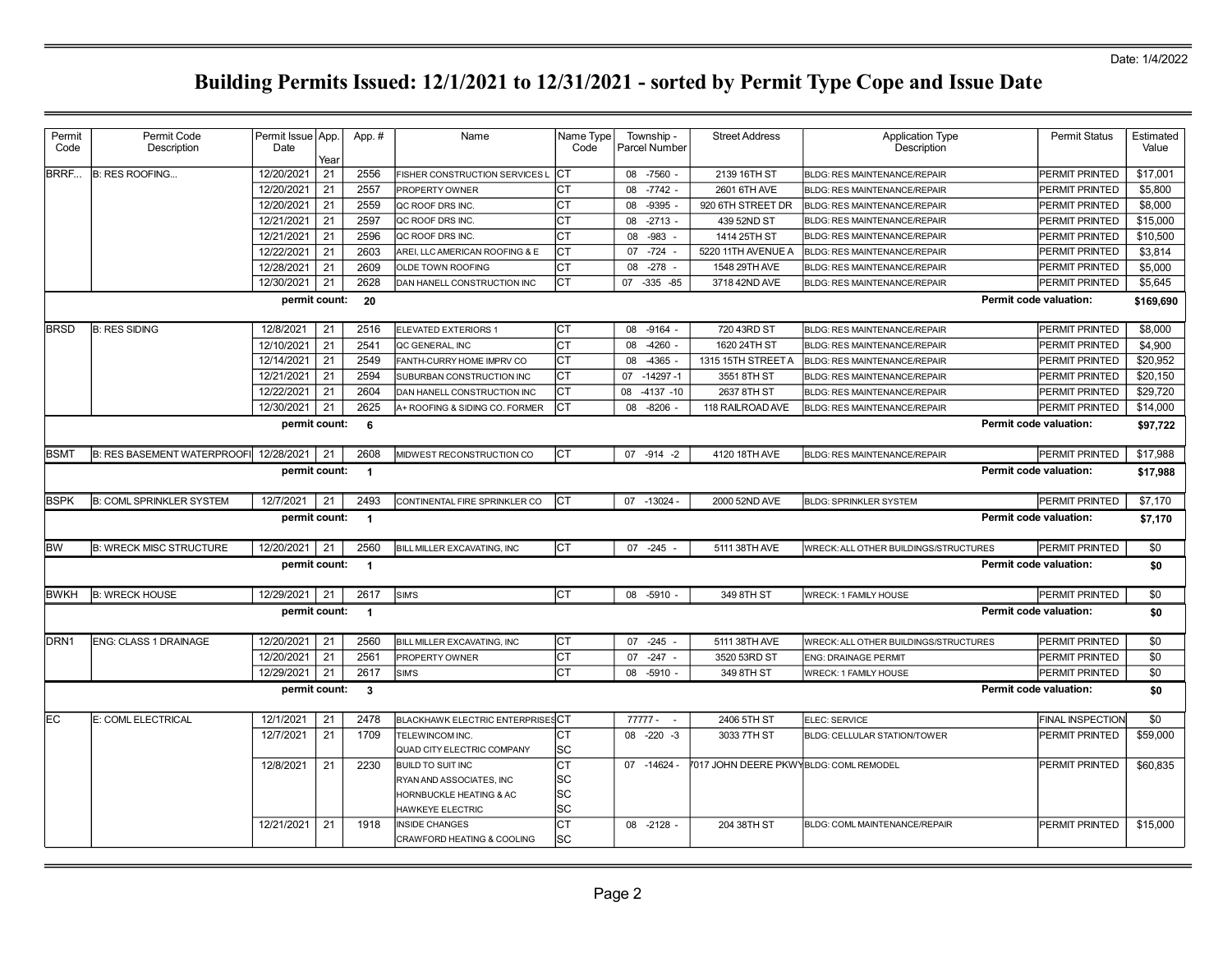| Permit<br>Code   | Permit Code<br>Description    | Permit Issue App.<br>Date |      | App.#          | Name                               | Name Type<br>Code | Township -<br>Parcel Number | <b>Street Address</b> | <b>Application Type</b><br>Description           | <b>Permit Status</b>          | Estimated<br>Value |
|------------------|-------------------------------|---------------------------|------|----------------|------------------------------------|-------------------|-----------------------------|-----------------------|--------------------------------------------------|-------------------------------|--------------------|
|                  |                               |                           | Year |                |                                    |                   |                             |                       |                                                  |                               |                    |
| <b>EC</b>        | E: COML ELECTRICAL            | 12/21/2021                | 21   | 2447           | <b>PROPERTY OWNER</b>              | <b>CT</b>         | 08 -4784 -3                 | 1505 RIVER DR         | <b>BLDG: COML REMODEL</b>                        | <b>FINAL INSPECTION</b>       | \$15,000           |
|                  |                               |                           |      |                | PROPERTY OWNER                     | SC                |                             |                       |                                                  |                               |                    |
|                  |                               | 12/22/2021                | 21   | 2458           | CHRISTENSON CARPENTRY              | Iст               | 07 -10699 -                 | 5020 47TH AVE         | <b>BLDG: COML MAINTENANCE/REPAIR</b>             | <b>PERMIT PRINTED</b>         | \$15,000           |
|                  |                               |                           |      |                | RIVER CITIES ENGINEERING INC       | lsc               |                             |                       |                                                  |                               |                    |
|                  |                               | 12/29/2021                | 21   | 2624           | TRI-CITY ELECTRIC COMPANY          | Іст               | $07 - 226 - 1$              | 3926 38TH AVE         | ELEC: REMODEL                                    | <b>PERMIT PRINTED</b>         | \$0                |
|                  |                               | permit count:             |      | $\overline{7}$ |                                    |                   |                             |                       |                                                  | Permit code valuation:        | \$164,835          |
| <b>EM</b>        | ZE: ELECTRICAL (MAIL-IN)      | 12/22/2021                |      | 1259           | MILLER ELECTRIC CO INC             | Iст               | 07 - 344 - 2                | 4401 27TH ST          | ELEC: REMODEL                                    | PERMIT PRINTED                | \$0                |
|                  |                               | permit count:             |      | $\overline{1}$ |                                    |                   |                             |                       |                                                  | <b>Permit code valuation:</b> | \$0                |
|                  |                               |                           |      |                |                                    |                   |                             |                       |                                                  |                               |                    |
| <b>ER</b>        | E: RES ELECTRICAL             | 12/2/2021                 | 21   | 1289           | LANDEROS AND SONS CONSTRUCTIONCT   |                   | 08 -6079 -                  | 3204 15TH STREET C    | <b>BLDG: RES MAINTENANCE/REPAIR</b>              | PERMIT PRINTED                | \$8,000            |
|                  |                               |                           |      |                | L & LELECTRIC INC                  | SC                |                             |                       |                                                  |                               |                    |
|                  |                               |                           |      |                | A+ PLUMBING                        | lsc               |                             |                       |                                                  |                               |                    |
|                  |                               | 12/7/2021                 | 21   | 2499           | FINLEY ELECTRIC LLC                | <b>CT</b>         | $-14657 -$<br>07            | 3633 70TH STREET CT   | ELEC: SERVICE                                    | FINAL INSPECTION              | \$0                |
|                  |                               | 12/8/2021                 | 21   | 2515           | ADVANTAGE ELCTRL SERVICES INC      | Iст               | 07<br>$-359 -$              | 3407 47TH AVE         | ELEC: SERVICE                                    | <b>FINAL INSPECTION</b>       | \$0                |
|                  |                               | 12/15/2021                | 21   | 2552           | FINLEY ELECTRIC LLC                | Іст               | $07 - 146 - 7$              | 3500 7TH ST           | ELEC: SERVICE                                    | PERMIT PRINTED                | \$0                |
|                  |                               | 12/15/2021                | 21   | 1940           | ADVANCED CONST & IMPROVEMENT       | Iст               | $-3374 -$<br>08             | 2610 15TH AVE         | <b>BLDG: GARAGES/CARPORTS</b>                    | <b>PERMIT PRINTED</b>         | \$21,000           |
|                  |                               | 12/15/2021                | 21   | 2553           | TRI-CITY ELECTRIC COMPANY          | IСТ               | $-7838 -$<br>08             | 1832 14TH ST          | ELEC: SERVICE                                    | PERMIT PRINTED                | \$0                |
|                  |                               | 12/21/2021                | 21   | 2209           | PROPERTY OWNER                     | <b>CT</b>         | $-1993 -$<br>07             | 2321 30TH ST          | <b>BLDG: GARAGES/CARPORTS</b>                    | PERMIT PRINTED                | \$25,283           |
|                  |                               | 12/21/2021                | 21   | 2171           | CHRISTENSON CARPENTRY              | Iст               | 08 -3564 -                  | 1114 25TH AVE         | <b>BLDG: RES REMODEL</b>                         | PERMIT PRINTED                | \$15,970           |
|                  |                               |                           |      |                | CRAWFORD COMPANY                   | lsc               |                             |                       |                                                  |                               |                    |
|                  |                               | 12/22/2021                | 21   | 2601           | QUAD CITY ELECTRIC COMPANY         | Іст               | 08<br>$-988 -$              | 1320 25TH ST          | ELEC: SERVICE                                    | PERMIT PRINTED                | \$0                |
|                  |                               | 12/28/2021                | 21   | 2606           | ELECTRIC DOCTOR SERVICE LLC        | Iст               | 07 -13542 -                 | 3425 33RD ST          | ELEC: SERVICE                                    | PERMIT PRINTED                | \$0                |
|                  |                               | 12/29/2021                | 21   | 2570           | STOJO OUTDOOR SERVICES INC         | Iст               | -70 -B<br>07                |                       | 1205 35TH STREET DR BLDG: RES MAINTENANCE/REPAIR | <b>PERMIT PRINTED</b>         | \$5,000            |
|                  |                               |                           |      |                | STOJO OUTDOOR SERVICES INC         | lsc               |                             |                       |                                                  |                               |                    |
|                  |                               | permit count:             |      | $-11$          |                                    |                   |                             |                       |                                                  | Permit code valuation:        | \$75,253           |
| ERM <sub>6</sub> | E: RES ELCT MTR RECNCT (6 MO) | 12/21/2021                | 21   | 2565           | PROPERTY OWNER                     | Iст               | 08 -1471 -                  | 1103 3RD ST           | ELCT: ELCT MTR RECONNCT AFTER 6 MONTHS           | <b>PERMIT PRINTED</b>         | \$0                |
|                  |                               | permit count:             |      | $\overline{1}$ |                                    |                   |                             |                       |                                                  | <b>Permit code valuation:</b> | \$0                |
|                  |                               |                           |      |                |                                    |                   |                             |                       |                                                  |                               |                    |
| <b>MC</b>        | M: COML MECHANICAL            | 12/7/2021                 | 21   | 2447           | <b>PROPERTY OWNER</b>              | lст               | 08 -4784 -3                 | 1505 RIVER DR         | <b>BLDG: COML REMODEL</b>                        | <b>PERMIT PRINTED</b>         | \$15,000           |
|                  |                               |                           |      |                | PROPERTY OWNER                     | lsc               |                             |                       |                                                  |                               |                    |
|                  |                               | 12/8/2021                 | 21   | 2518           | BRADY COMPANY, J L                 | Іст               | 07 -12830 -1                | 1522 47TH AVE         | HTG: OTHER, INSTALL/REPLACE                      | <b>PERMIT PRINTED</b>         | \$8,530            |
|                  |                               | 12/9/2021                 | 21   | 2523           | SAMMM COMFORT INC                  | Iст               | 07<br>$-11810 -$            | 3700 16TH ST          | HTG: FURNACE/AC, REPLACE                         | PERMIT PRINTED                | \$14,500           |
|                  |                               | 12/9/2021                 | 21   | 2524           | KALE HEATING & AC                  | Iст               | $-5547 -$<br>08             | 1309 5TH AVE          | HTG: FURNACE/AC, REPLACE                         | PERMIT PRINTED                | \$8,932            |
|                  |                               | 12/10/2021                | 21   | 2538           | MECHANICAL SERVICE INC             | СT                | 07 -13991 -                 | 7300 34TH AVE         | HTG: AIR CONDITIONING, REPLACE                   | PERMIT PRINTED                | \$8,360            |
|                  |                               |                           |      |                | MECHANICAL SERVICE INC             | Iст               |                             |                       |                                                  |                               |                    |
|                  |                               |                           |      |                | MECHANICAL SERVICE INC             | Iст               |                             |                       |                                                  |                               |                    |
|                  |                               | 12/10/2021                | 21   | 2534           | <b>MBR INC</b>                     | lст               | 08 -571 -1                  | 425 55TH ST           | HTG: ROOFTOP UNIT, REPLACE                       | PERMIT PRINTED                | \$7,973            |
|                  |                               | 12/21/2021                | 21   | 2581           | <b>HORNBUCKLE HEATING &amp; AC</b> | lст               | 07 -12879 -1                | 4101 44TH AVE         | HTG: OTHER, INSTALL/REPLACE                      | PERMIT PRINTED                | \$4,000            |
|                  |                               | 12/21/2021                | 21   | 2574           | CRAWFORD HEATING & COOLING         | Iст               | 07 -13014 -                 | 1901 52ND AVE         | HTG: OTHER, INSTALL/REPLACE                      | PERMIT PRINTED                | \$20,000           |
|                  |                               | 12/21/2021                | 21   | 2591           | KALE HEATING & AC                  | Iст               | $-335 - 76$<br>07           | 4101 38TH ST          | HTG: ROOFTOP UNIT, REPLACE                       | PERMIT PRINTED                | \$34,082           |
|                  |                               | 12/21/2021                | 21   | 2575           | BRADY COMPANY, J L                 | <b>CT</b>         | $-7759 - 1$<br>07           | 4101 41ST ST          | HTG: BOILER/FURNACE, REPLACE                     | PERMIT PRINTED                | \$3,665            |
|                  |                               | 12/21/2021                | 21   | 2079           | TWIN SHORES MANAGEMENT L.L.C.      | Іст               | $12 - 12 - 1$               | 3501 69TH AVE         | <b>BLDG: COML REMODEL</b>                        | PERMIT PRINTED                | \$459,301          |
|                  |                               |                           |      |                |                                    |                   |                             |                       |                                                  |                               |                    |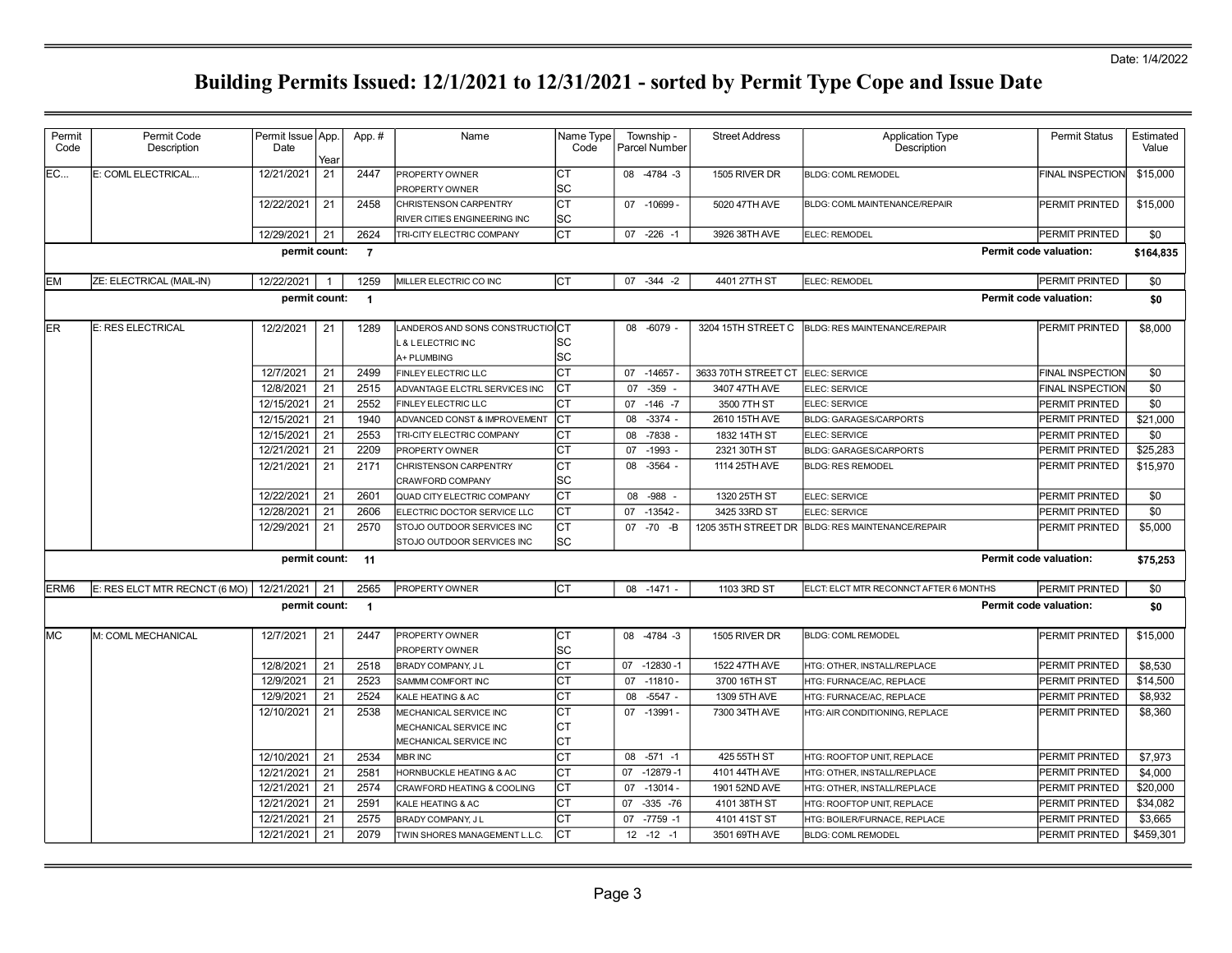| Permit<br>Code | Permit Code<br>Description | Permit Issue   App.<br>Date | Year | App.# | Name                                                                                                          | Name Type<br>Code        |    | Township -<br><b>Parcel Number</b> | <b>Street Address</b>               | <b>Application Type</b><br>Description             | <b>Permit Status</b>   | Estimated<br>Value |
|----------------|----------------------------|-----------------------------|------|-------|---------------------------------------------------------------------------------------------------------------|--------------------------|----|------------------------------------|-------------------------------------|----------------------------------------------------|------------------------|--------------------|
| MC             | M: COML MECHANICAL         | 12/21/2021.                 | 21   | 2079  | RYAN AND ASSOCIATES, INC<br>TRI-CITY ELECTRIC COMPANY                                                         | SC<br>SC.                |    | $12 - 12 - 1$                      | 3501 69TH AVE                       | BLDG: COML REMODEL                                 | PERMIT PRINTED         | \$459,301.         |
|                |                            | 12/29/2021                  | 21   | 2610  | CLIMATE ENGINEERS FORM. CLIMAT                                                                                | Iст                      |    | $07 - 77 - 2$                      |                                     | 00 AVENUE OF THE CITIEHTG: BOILER/FURNACE, REPLACE | PERMIT PRINTED         | \$26,774           |
|                |                            | permit count:               |      | 12    |                                                                                                               |                          |    |                                    |                                     |                                                    | Permit code valuation: | \$611,117          |
| <b>MR</b>      | M: RES MECHANICAL          | 12/7/2021                   | 21   | 2332  | TIMBER STONE INC.<br>BRADY COMPANY, J L<br>AERO PLUMBING AND HEATING                                          | Iст<br>SC.<br>lsc        |    | 07 -13038 -                        | 920 34TH AVE                        | <b>BLDG: RES REMODEL</b>                           | PERMIT PRINTED         | \$150,000          |
|                |                            | 12/7/2021                   | 21   | 2507  | CRAWFORD HEATING & COOLING                                                                                    | lст                      |    | $07 - 575 - 3$                     | 1833 36TH ST                        | HTG: BOILER/FURNACE, REPLACE                       | PERMIT PRINTED         | \$2,985            |
|                |                            | 12/7/2021                   | 21   | 2506  | O'DELLS HEATING AND AC                                                                                        | Iст                      | 08 | $-8437 - 2$                        | 1663 30TH AVE                       | HTG: BOILER/FURNACE, REPLACE                       | PERMIT PRINTED         | \$2,701            |
|                |                            | 12/10/2021                  | 21   | 2533  | BRADY COMPANY, J L                                                                                            | Iст                      |    | 07 -14231 -                        | 1714 56TH STREET CT                 | HTG: BOILER/FURNACE, REPLACE                       | PERMIT PRINTED         | \$2,000            |
|                |                            | 12/10/2021                  | 21   | 2540  | DOUG'S HEATING & AIR COND                                                                                     | Iст                      |    | 07 - 78 - A                        | 3715 26TH AVE                       | HTG: OTHER, INSTALL/REPLACE                        | PERMIT PRINTED         | \$8,500            |
|                |                            | 12/10/2021                  | 21   | 2532  | BRADY COMPANY, J L                                                                                            | Iст                      | 08 | $-2133 -$                          | 421 39TH ST                         | <b>HTG: BOILER/FURNACE, REPLACE</b>                | PERMIT PRINTED         | \$2,000            |
|                |                            | 12/10/2021                  | 21   | 2535  | YOUNG'S HEATING & AC                                                                                          | Iст                      | 08 | $-4430 -$                          | 1903 27TH ST                        | HTG: FURNACE/AC, REPLACE                           | PERMIT PRINTED         | \$5,000            |
|                |                            | 12/20/2021                  | 21   | 1919  | HAZELWOOD HOMES INC<br><b>DEMARLIE MAINTENANCE</b><br>VANOPDORP ELECTRIC INC.<br>WATSON PLBG & MECHANICAL INC | Iст<br> SC<br> SC<br>lsc |    | 07 -14967 -                        | 4204 33RD AVE                       | BLDG:RES/NEW, SINGLE FAMILY DETACHED               | PERMIT PRINTED         | \$329,800          |
|                |                            | 12/21/2021                  | 21   | 2569  | TOTAL MAINTENANCE INC                                                                                         | lст                      |    | 07 -14109                          |                                     | 1415 34TH AVENUE B CT HTG: BOILER/FURNACE, REPLACE | <b>PERMIT PRINTED</b>  | \$6,001            |
|                |                            | 12/21/2021                  | 21   | 2566  | <b>BITLER HEATING</b>                                                                                         | Iст                      |    | 07 -14657 -                        | 3633 70TH STREET CT HTG: GAS PIPING |                                                    | PERMIT PRINTED         | \$250              |
|                |                            | 12/21/2021                  | 21   | 2281  | PROPERTY OWNER<br>HANSSEN ELECTRIC<br><b>BRADY COMPANY, JL</b><br><b>BRADY COMPANY, JL</b>                    | Iст<br> SC<br> SC<br>lsc |    | 07 -15094 -                        | 5424 30TH AVE                       | BLDG:RES/NEW, SINGLE FAMILY DETACHED               | PERMIT PRINTED         | \$273,000          |
|                |                            | 12/21/2021                  | 21   | 2573  | TOTAL MAINTENANCE INC                                                                                         | Iст                      | 07 | -9962                              | 4303 34TH AVENUE PL                 | HTG: BOILER/FURNACE, REPLACE                       | PERMIT PRINTED         | \$5,639            |
|                |                            | 12/21/2021                  | 21   | 2571  | SAMMM COMFORT INC                                                                                             | Iст                      | 08 | $-2661 -$                          | 231 49TH ST                         | HTG: BOILER/FURNACE, REPLACE                       | PERMIT PRINTED         | \$2,000            |
|                |                            | 12/21/2021                  | 21   | 2568  | <b>BRADY COMPANY, JL</b>                                                                                      | Iст                      |    | 08 -5057 -5                        | 2626 9TH ST                         | HTG: FURNACE/AC, REPLACE                           | PERMIT PRINTED         | \$5,000            |
|                |                            | 12/21/2021                  | 21   | 2590  | BRADY COMPANY, J L                                                                                            | Iст                      | 08 | $-5881$                            | 904 4TH AVE                         | HTG: BOILER/FURNACE, REPLACE                       | PERMIT PRINTED         | \$2,000            |
|                |                            | 12/21/2021                  | 21   | 2572  | <b>BRADY COMPANY, JL</b>                                                                                      | Iст                      | 08 | $-6906 -$                          | 2412 14TH ST                        | HTG: BOILER/FURNACE, REPLACE                       | PERMIT PRINTED         | \$1,900            |
|                |                            | 12/21/2021                  | 21   | 2580  | A1 MORRIS HEATING AND COOLING                                                                                 | Іст                      |    | $-5757 -$                          | 1336 6TH AVE                        | HTG: BOILER/FURNACE, INSTALL                       | PERMIT PRINTED         | \$1,481            |
|                |                            | 12/21/2021                  | 21   | 2578  | A1 MORRIS HEATING AND COOLING                                                                                 | <b>CT</b>                |    | $-5757 -$                          | 1340 6TH AVE                        | HTG: BOILER/FURNACE, INSTALL                       | PERMIT PRINTED         | \$1.481            |
|                |                            | 12/21/2021                  | 21   | 2577  | A1 MORRIS HEATING AND COOLING                                                                                 | CТ                       |    | $-5757 -$                          | 1342 6TH AVE                        | HTG: BOILER/FURNACE, INSTALL                       | PERMIT PRINTED         | \$1,481            |
|                |                            | 12/21/2021                  | 21   | 2579  | A1 MORRIS HEATING AND COOLING                                                                                 | Iст                      |    | $-5757 -$                          | 1338 6TH AVE                        | HTG: BOILER/FURNACE, REPLACE                       | PERMIT PRINTED         | \$1,481            |
|                |                            | 12/29/2021                  | 21   | 2613  | KALE HEATING & AC                                                                                             | Iст                      |    | 07 -11001 -                        | 3701 39TH ST                        | HTG: FURNACE/AC, REPLACE                           | PERMIT PRINTED         | \$8,482            |
|                |                            | 12/29/2021                  | 21   | 2620  | SAMMM COMFORT INC                                                                                             | IСТ                      |    | 07 -11259                          | 3703 37TH AVE                       | HTG: BOILER/FURNACE, REPLACE                       | PERMIT PRINTED         | \$3,400            |
|                |                            | 12/29/2021                  | 21   | 2622  | DOUG'S HEATING & AIR COND                                                                                     | Iст                      | 07 | $-8566$ -                          | 1829 38TH ST                        | HTG: OTHER, INSTALL/REPLACE                        | PERMIT PRINTED         | \$6,500            |
|                |                            | 12/29/2021                  | 21   | 2619  | CRAWFORD HEATING & COOLING                                                                                    | Iст                      | 08 | $-1477 -$                          | 3025 14TH ST                        | HTG: FURNACE/AC. REPLACE                           | PERMIT PRINTED         | \$6,400            |
|                |                            | 12/29/2021                  | 21   | 2621  | DOUG'S HEATING & AIR COND                                                                                     | CT                       | 08 | $-1478 -$                          | 3135 14TH ST                        | HTG: OTHER, INSTALL/REPLACE                        | PERMIT PRINTED         | \$6,500            |
|                |                            | 12/29/2021                  | 21   | 2623  | KALE HEATING & AC                                                                                             | Iст                      | 08 | $-2164 -$                          | 416 39TH ST                         | HTG: BOILER/FURNACE, REPLACE                       | PERMIT PRINTED         | \$4,205            |
|                |                            | 12/29/2021                  | 21   | 12    | PROPERTY OWNER<br>DOUG'S HEATING & AIR COND                                                                   | Iст<br><b>SC</b>         | 08 | $-2984 -$                          | 2307 6TH AVE                        | <b>BLDG: RES REMODEL</b>                           | <b>PERMIT PRINTED</b>  | \$5,920            |
|                |                            | 12/29/2021                  | 21   | 2612  | FAMILY HEATING & COOLING                                                                                      | Iст                      | 08 | -4232                              | 2325 18TH STREET B                  | HTG: FURNACE/AC, REPLACE                           | PERMIT PRINTED         | \$7,780            |
|                |                            | 12/29/2021                  | 21   | 2611  | FREED HEATING & AC                                                                                            | Іст                      |    | 08 -6389 -1                        | 2409 9TH AVE                        | HTG: BOILER/FURNACE, REPLACE                       | PERMIT PRINTED         | \$2,950            |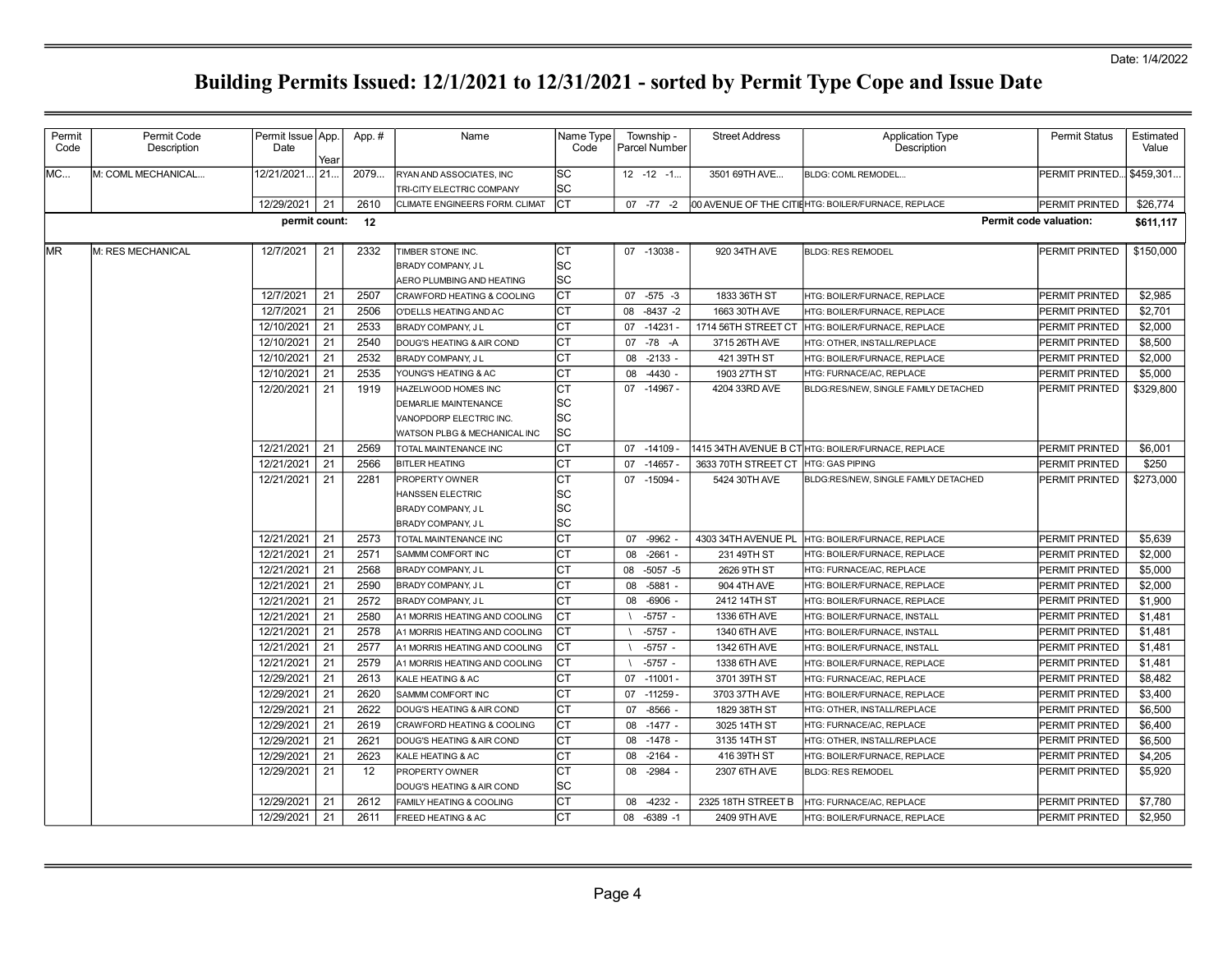## Date: 1/4/2022

| Permit           | Permit Code                                   | Permit Issue   App. |      | App.#          | Name                                                                                  | Name Type              | Township -           | <b>Street Address</b> | <b>Application Type</b>                | <b>Permit Status</b>          | Estimated |  |  |  |
|------------------|-----------------------------------------------|---------------------|------|----------------|---------------------------------------------------------------------------------------|------------------------|----------------------|-----------------------|----------------------------------------|-------------------------------|-----------|--|--|--|
| Code             | Description                                   | Date                | Year |                |                                                                                       | Code                   | <b>Parcel Number</b> |                       | Description                            |                               | Value     |  |  |  |
|                  | Permit code valuation:<br>permit count:<br>29 |                     |      |                |                                                                                       |                        |                      |                       |                                        |                               |           |  |  |  |
| PC               | P: COML PLUMBING                              | 12/7/2021           | 21   | 2509           | <b>CJ NOW</b>                                                                         | CТ                     | 07 -10699 -          | 5020 47TH AVE         | PLBG: INSTALLATION, COMMERCIAL         | PERMIT PRINTED                | \$2,500   |  |  |  |
|                  |                                               | 12/7/2021           | 21   | 2500           | PETERSEN PLUMBING AND HEATING                                                         | CТ                     | 08 -4784 -3          | 1505 RIVER DR         | PLBG: INSTALLATION, COMMERCIAL         | PERMIT PRINTED                | \$7,500   |  |  |  |
|                  |                                               | 12/9/2021           | 21   | 2519           | TAPPENDORF PLUMBING AND HEATIN                                                        | CТ                     | -14727-4314<br>በ7    | 4314 7TH ST           | PLBG: INSTALLATION, COMMERCIAL         | PERMIT PRINTED                | \$12,000  |  |  |  |
|                  |                                               | 12/21/2021          | 21   | 2595           | CRAWFORD COMPANY                                                                      | СT                     | $07 - 13014 -$       | 1901 52ND AVE         | PLBG: INSTALLATION, COMMERCIAL         | PERMIT PRINTED                | \$31,620  |  |  |  |
|                  |                                               | 12/21/2021          | 21   | 2583           | BRADY COMPANY, J L                                                                    | CТ                     | 07<br>$-8593$        | 2240 37TH ST          | PLBG: INSTALLATION, COMMERCIAL         | PERMIT PRINTED                | \$760     |  |  |  |
|                  |                                               | permit count:       |      | 5              |                                                                                       |                        |                      |                       |                                        | Permit code valuation:        | \$54,380  |  |  |  |
| PCM <sub>6</sub> | P: COML GAS MTR RECONCT (6 MC 12/13/2021      |                     | 21   | 2544           | PETERSEN PLUMBING AND HEATING                                                         | IСТ                    | $07 - 226 - 1$       | 3922 38TH AVE         | PLBG: GAS MTR RECONNECT AFTER 6 MONTHS | PERMIT PRINTED                | \$3.400   |  |  |  |
|                  |                                               | 12/21/2021          | 21   | 2564           | TAPPENDORF PLUMBING AND HEATIN CT                                                     |                        | 07 -14727 -4314      | 4314 7TH ST           | PLBG: GAS MTR RECONNECT AFTER 6 MONTHS | PERMIT PRINTED                | \$250     |  |  |  |
|                  |                                               | permit count:       |      | $\overline{2}$ |                                                                                       |                        |                      |                       |                                        | Permit code valuation:        | \$3,650   |  |  |  |
| PCR <sub>6</sub> | P: RES GAS MTR RECONCT (6 MO)                 | 12/7/2021           | 21   | 2497           | LENNY DESANTIAGO PLUMBING                                                             | IСТ                    | 08 -730 -            | 1184 24TH ST          | PLBG: GAS MTR RECONNECT AFTER 6 MONTHS | PERMIT PRINTED                | \$800     |  |  |  |
|                  |                                               | 12/9/2021           | 21   | 2525           | <b>BITLER HEATING</b>                                                                 | Іст                    | 08 -1847 -           | 1642 20TH AVE         | HTG: GAS MTR RECONNECT AFTER 6 MONTHS  | PERMIT PRINTED                | \$200     |  |  |  |
|                  |                                               | permit count:       |      | $\overline{2}$ |                                                                                       |                        |                      |                       |                                        | <b>Permit code valuation:</b> | \$1,000   |  |  |  |
| <b>PCX</b>       | P: COML EXCAVATION                            | 12/9/2021           | 21   | 2526           | HIRST PLUMBING AND MECHANICAL                                                         | IСТ                    | 77777 -<br>$\sim$    | 4409 16TH ST          | PLBG: WATER SERVICE REPLACEMENT        | PERMIT PRINTED                | \$43,000  |  |  |  |
|                  |                                               | 12/21/2021          | 21   | 2585           | NORTHWEST MECHANICAL INC                                                              | СT                     | 07<br>$-5593 -$      | 2313 44TH ST          | PLBG: SEWER REPAIR                     | PERMIT PRINTED                | \$21,332  |  |  |  |
|                  |                                               | permit count:       |      | $\overline{2}$ |                                                                                       |                        |                      |                       |                                        | <b>Permit code valuation:</b> | \$64,332  |  |  |  |
| <b>PDR</b>       | P: RES DISCONNECT SWRWTR SV                   | 12/21/2021          | 21   | 2593           | A+ PLUMBING                                                                           | Iст                    | $-5909$<br>08        | 347 8TH ST            | PLBG: DISCONNECT WATER & SEWER SERVICE | <b>PERMIT PRINTED</b>         | \$1,500   |  |  |  |
|                  |                                               | 12/21/2021          | 21   | 2592           | A+ PLUMBING                                                                           | CТ                     | 08<br>$-5910 -$      | 349 8TH ST            | PLBG: DISCONNECT WATER & SEWER SERVICE | <b>PERMIT PRINTED</b>         | \$1,500   |  |  |  |
|                  |                                               | 12/21/2021          | 21   | 2589           | CRAWFORD COMPANY                                                                      | СT                     | 08<br>$-7031 -$      | 5120 5TH AVE          | PLBG: DISCONNECT WATER & SEWER SERVICE | PERMIT PRINTED                | \$2,000   |  |  |  |
|                  |                                               | permit count:       |      | $\mathbf{3}$   |                                                                                       |                        |                      |                       |                                        | <b>Permit code valuation:</b> | \$5,000   |  |  |  |
| <b>PGAS</b>      | P: COML GAS PIPING                            | 12/9/2021           | 21   | 2520           | TAPPENDORF PLUMBING AND HEATIN CT                                                     |                        | 07 - 354 - C         | 4270 27TH ST          | PLBG: GAS PIPING                       | PERMIT PRINTED                | \$5,000   |  |  |  |
|                  |                                               | permit count:       |      | $\overline{1}$ |                                                                                       |                        |                      |                       |                                        | Permit code valuation:        | \$5,000   |  |  |  |
| PGR              | P: RES GAS PIPING                             | 12/7/2021           | 21   | 2495           | BRADY COMPANY, J L                                                                    | Iст                    | 07 -13337 -          | 4 VELIE DR            | PLBG: GAS PIPING                       | PERMIT PRINTED                | \$500     |  |  |  |
|                  |                                               | 12/7/2021           | 21   | 2498           | LENNY DESANTIAGO PLUMBING                                                             | СT                     | 07 -146 -7           | 3500 7TH ST           | PLBG: GAS PIPING                       | PERMIT PRINTED                | \$600     |  |  |  |
|                  |                                               | 12/7/2021           | 21   | 2501           | <b>BRADY COMPANY, JL</b>                                                              | СT                     | $-5593$ -<br>08      | 1831 20TH AVE         | PLBG: GAS PIPING                       | PERMIT PRINTED                | \$600     |  |  |  |
|                  |                                               | 12/7/2021           | 21   | 2510           | <b>BRADY COMPANY, JL</b>                                                              | СT                     | 08<br>$-8997 -$      | 2501 2ND ST           | PLBG: GAS PIPING                       | PERMIT PRINTED                | \$500     |  |  |  |
|                  |                                               | 12/21/2021          | 21   | 2567           | PETERSEN PLUMBING AND HEATING                                                         | CТ                     | $-245$<br>07         | 5111 38TH AVE         | PLBG: GAS PIPING                       | <b>PERMIT PRINTED</b>         | \$500     |  |  |  |
|                  |                                               | permit count:       |      | 5              |                                                                                       |                        |                      |                       |                                        | Permit code valuation:        | \$2,700   |  |  |  |
| <b>PPSC</b>      | P: SEWER CLEANING                             | 12/22/2021          | 95   | 397            | ROTO-ROOTER SEWER CLEANING<br>ROTO-ROOTER SEWER CLEANING                              | <b>CT</b><br><b>CT</b> | 07 -344 -6           | 4410 16TH ST          | PLBG: SEWER CLEANING                   | PERMIT PRINTED                | \$0       |  |  |  |
|                  |                                               | permit count:       |      | $\overline{1}$ |                                                                                       |                        |                      |                       |                                        | <b>Permit code valuation:</b> | \$0       |  |  |  |
| <b>PR</b>        | P: RES PLUMBING                               | 12/7/2021           | 21   | 2281           | PROPERTY OWNER<br><b>HANSSEN ELECTRIC</b><br>BRADY COMPANY, J L<br>BRADY COMPANY, J L | IСТ<br>SC<br> SC<br>SC | 07 -15094 -          | 5424 30TH AVE         | BLDG:RES/NEW, SINGLE FAMILY DETACHED   | PERMIT PRINTED                | \$273,000 |  |  |  |